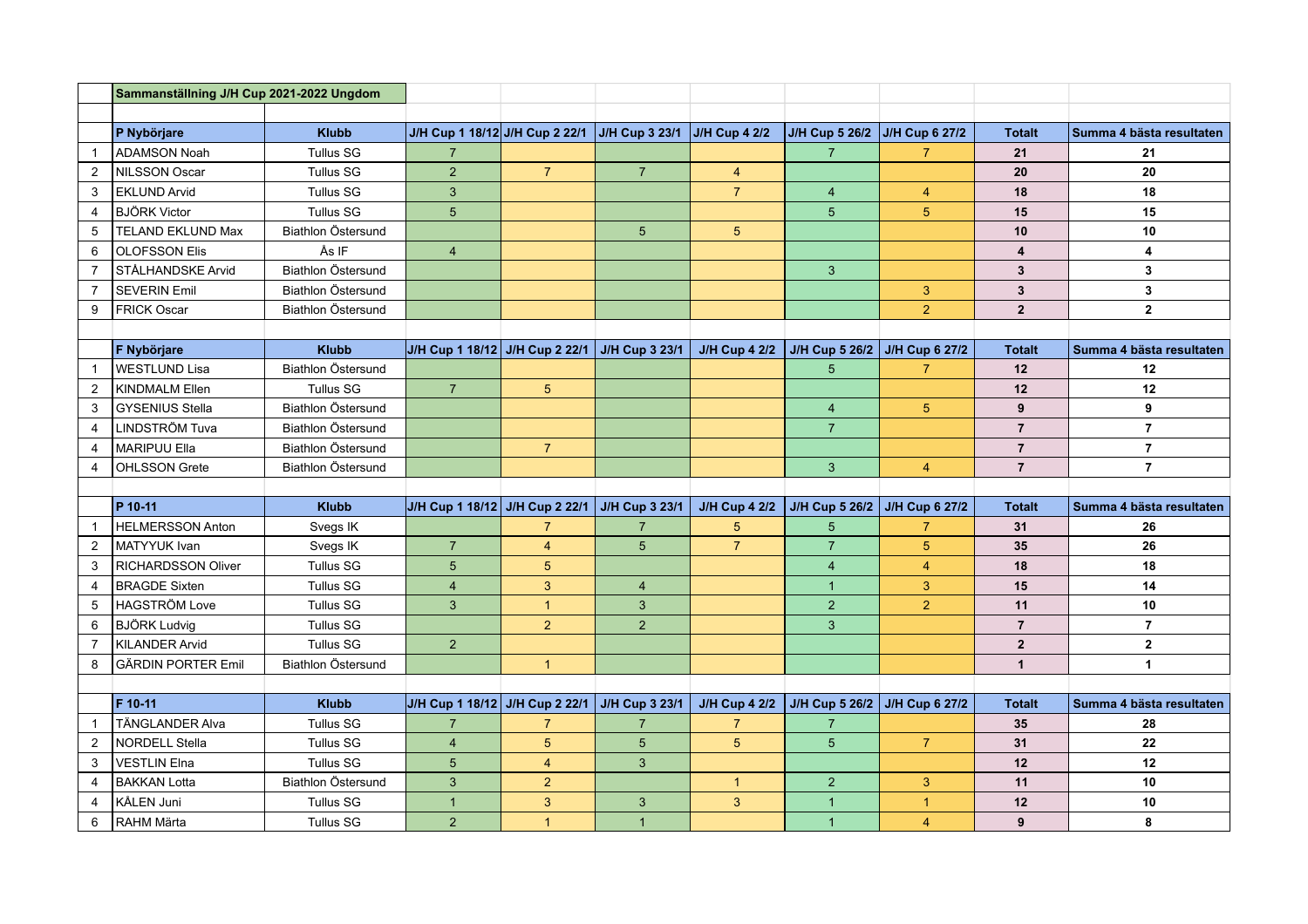| 6              | LIND Elina               | <b>Tullus SG</b>        | $\mathbf{1}$                   |                 |                 | $\overline{2}$ |                                             | 5 <sup>5</sup>        | 8                       | 8                        |
|----------------|--------------------------|-------------------------|--------------------------------|-----------------|-----------------|----------------|---------------------------------------------|-----------------------|-------------------------|--------------------------|
| 8              | <b>MATTSSON Flora</b>    | Svegs IK                |                                |                 |                 | $\overline{4}$ | $\mathbf{3}$                                |                       | $\overline{7}$          | $\overline{7}$           |
| 9              | ÖSTMAN Molly             | <b>Tullus SG</b>        | $\overline{1}$                 |                 |                 | $\mathbf{1}$   | $\mathbf{1}$                                | $\overline{2}$        | ${\bf 5}$               | 5                        |
| 10             | ALVERLIND Agnes          | <b>Tullus SG</b>        | $\overline{1}$                 | $\mathbf{1}$    | 2               |                |                                             |                       | $\overline{\mathbf{4}}$ | $\overline{\mathbf{4}}$  |
| 10             | ZETTERSTRÖM Ida          | Svegs IK                |                                |                 |                 |                | $\overline{4}$                              |                       | $\overline{\mathbf{4}}$ | $\overline{\mathbf{4}}$  |
| 12             | <b>GRAHN Frida</b>       | <b>Tullus SG</b>        | $\overline{1}$                 |                 |                 |                |                                             | $\overline{1}$        | 2 <sup>2</sup>          | $\overline{2}$           |
| 13             | MARIPUU Ella             | Biathlon Östersund      |                                |                 | $\overline{1}$  |                |                                             |                       | $\mathbf{1}$            | $\mathbf{1}$             |
| 13             | <b>DEGSELIUS Hilma</b>   | Svegs IK                |                                |                 |                 | $\overline{1}$ |                                             |                       | $\mathbf{1}$            | $\mathbf{1}$             |
| 13             | RÖNNBERG Lovisa          | Biathlon Östersund      |                                |                 |                 |                |                                             | $\mathbf{1}$          | $\mathbf{1}$            | $\mathbf{1}$             |
|                |                          |                         |                                |                 |                 |                |                                             |                       |                         |                          |
|                | P 12-13                  | <b>Klubb</b>            | J/H Cup 1 18/12 J/H Cup 2 22/1 |                 | J/H Cup 3 23/1  |                | J/H Cup 4 2/2 J/H Cup 5 26/2 J/H Cup 6 27/2 |                       | <b>Totalt</b>           | Summa 4 bästa resultaten |
| $\mathbf{1}$   | <b>BAKKAN Olle</b>       | Biathlon Östersund      | $\overline{7}$                 | $5\phantom{.0}$ | $\overline{4}$  | $\overline{7}$ |                                             | $\overline{7}$        | 30                      | 26                       |
| $\overline{2}$ | ÅKERLIND Kevin           | Ramundberget skidskytte | $\mathbf{3}$                   | $\overline{7}$  | $\mathbf{3}$    | 5              | $\overline{3}$                              | $\overline{5}$        | 26                      | 20                       |
| 3              | NYGÅRD Arvid             | Biathlon Östersund      |                                | $\overline{4}$  | $5\overline{5}$ | 3              | $\overline{7}$                              | 3                     | 22                      | 19                       |
| 4              | <b>HEDMAN Arvid</b>      | <b>Tullus SG</b>        | $5\phantom{.0}$                | 3               | $\overline{7}$  | $\overline{4}$ | $\mathbf{1}$                                | $\mathbf{1}$          | 21                      | 19                       |
| 5              | <b>FUNDIN Albin</b>      | Svegs IK                | $\overline{2}$                 |                 |                 | $\overline{2}$ | $\overline{4}$                              | $\overline{4}$        | 12                      | 12                       |
| 6              | <b>BERGLUND Viktor</b>   | Biathlon Östersund      | $\overline{1}$                 | $\overline{2}$  | 2               | $\mathbf{1}$   | 5 <sup>5</sup>                              | $\overline{2}$        | 13                      | 11                       |
| $\overline{7}$ | <b>GRAHN Arvid</b>       | <b>Tullus SG</b>        | $\overline{1}$                 |                 |                 | $\mathbf{1}$   | 2 <sup>1</sup>                              | $\mathbf{1}$          | $5\phantom{.0}$         | 5                        |
| $\overline{7}$ | <b>ENGRUND Elliot</b>    | Åsarna IK               | $\overline{4}$                 |                 |                 | $\mathbf{1}$   |                                             |                       | $5\phantom{a}$          | 5                        |
| 9              | <b>HALLIN Olle</b>       | Biathlon Östersund      | $\overline{1}$                 | $\mathbf{1}$    |                 |                | $\mathbf{1}$                                | 1                     | $\overline{\mathbf{4}}$ | 4                        |
| 10             | <b>SKYTTMO Carl</b>      | Biathlon Östersund      | $\overline{1}$                 |                 | $\overline{1}$  | $\mathbf{1}$   |                                             |                       | $\mathbf{3}$            | 3                        |
| 10             | <b>ENELAND Hugo</b>      | Biathlon Östersund      | $\overline{1}$                 |                 |                 |                | $\mathbf{1}$                                | $\mathbf{1}$          | $\mathbf{3}$            | $\mathbf{3}$             |
| 12             | <b>HANSSON Erik</b>      | Biathlon Östersund      | $\mathbf{1}$                   |                 |                 |                | $\mathbf{1}$                                |                       | $\overline{2}$          | $\mathbf{2}$             |
| 12             | <b>FALK Isak</b>         | Biathlon Östersund      | $\overline{1}$                 |                 |                 |                | $\mathbf{1}$                                |                       | $\overline{2}$          | $\mathbf{2}$             |
| 12             | <b>HENRIKSSON Sixten</b> | <b>Tullus SG</b>        | $\overline{1}$                 |                 |                 |                |                                             | $\mathbf{1}$          | $\overline{2}$          | $\overline{2}$           |
| 12             | <b>ELOFSSON Vidar</b>    | <b>Tullus SG</b>        |                                | $\mathbf{1}$    | $\overline{1}$  |                |                                             |                       | $\mathbf{2}$            | $\overline{\mathbf{2}}$  |
| 16             | <b>JONSSON Melker</b>    | <b>Tullus SG</b>        |                                |                 |                 | $\mathbf{1}$   |                                             |                       | $\mathbf{1}$            | $\mathbf{1}$             |
| 16             | <b>BJÖRKLUND Gustav</b>  | Biathlon Östersund      |                                |                 |                 | $\mathbf{1}$   |                                             |                       | $\mathbf{1}$            | $\mathbf{1}$             |
| 16             | <b>KEREBY Alfred</b>     | <b>Tullus SG</b>        |                                |                 |                 |                |                                             | $\mathbf{1}$          | $\mathbf{1}$            | $\mathbf{1}$             |
| 16             | YRI Wilhelm              | Region JH               |                                |                 |                 |                |                                             | $\overline{1}$        | $\mathbf{1}$            | $\mathbf{1}$             |
|                |                          |                         |                                |                 |                 |                |                                             |                       |                         |                          |
|                | F 12-13                  | <b>Klubb</b>            | J/H Cup 1 18/12 J/H Cup 2 22/1 |                 | J/H Cup 3 23/1  |                | J/H Cup 4 2/2 J/H Cup 5 26/2                | <b>J/H Cup 6 27/2</b> | <b>Totalt</b>           | Summa 4 bästa resultaten |
| $\overline{1}$ | MILLESTU Alvina          | <b>Tullus SG</b>        | $5\overline{)}$                | 3               | $\overline{7}$  |                | $\overline{7}$                              | $\overline{7}$        | 29                      | 26                       |
| 2              | KINDMALM Alice           | <b>Tullus SG</b>        | $\overline{7}$                 | $\overline{7}$  | $\sqrt{5}$      | $\overline{7}$ | 5                                           |                       | 31                      | 26                       |
| 3              | HELGESSON Lotta          | <b>Tullus SG</b>        | $\mathbf{1}$                   | $\overline{4}$  | 3               |                | $\mathbf{1}$                                | $\overline{5}$        | 14                      | 13                       |
| $\overline{4}$ | NYBOND Linnea            | Biathlon Östersund      | $\mathbf{3}$                   | $5\phantom{.0}$ | $\overline{4}$  |                | $\mathbf{1}$                                | $\mathbf{1}$          | 14                      | 13                       |
| 5              | <b>EKLUND Alma</b>       | <b>Tullus SG</b>        |                                |                 |                 | $\overline{4}$ | $\overline{3}$                              | $\overline{4}$        | 11                      | 11                       |
| 6              | MÅRTENSSON Nelly         | <b>Tullus SG</b>        | $\overline{1}$                 |                 | $\overline{1}$  | $\overline{2}$ | $\overline{4}$                              | 3                     | 11                      | 10                       |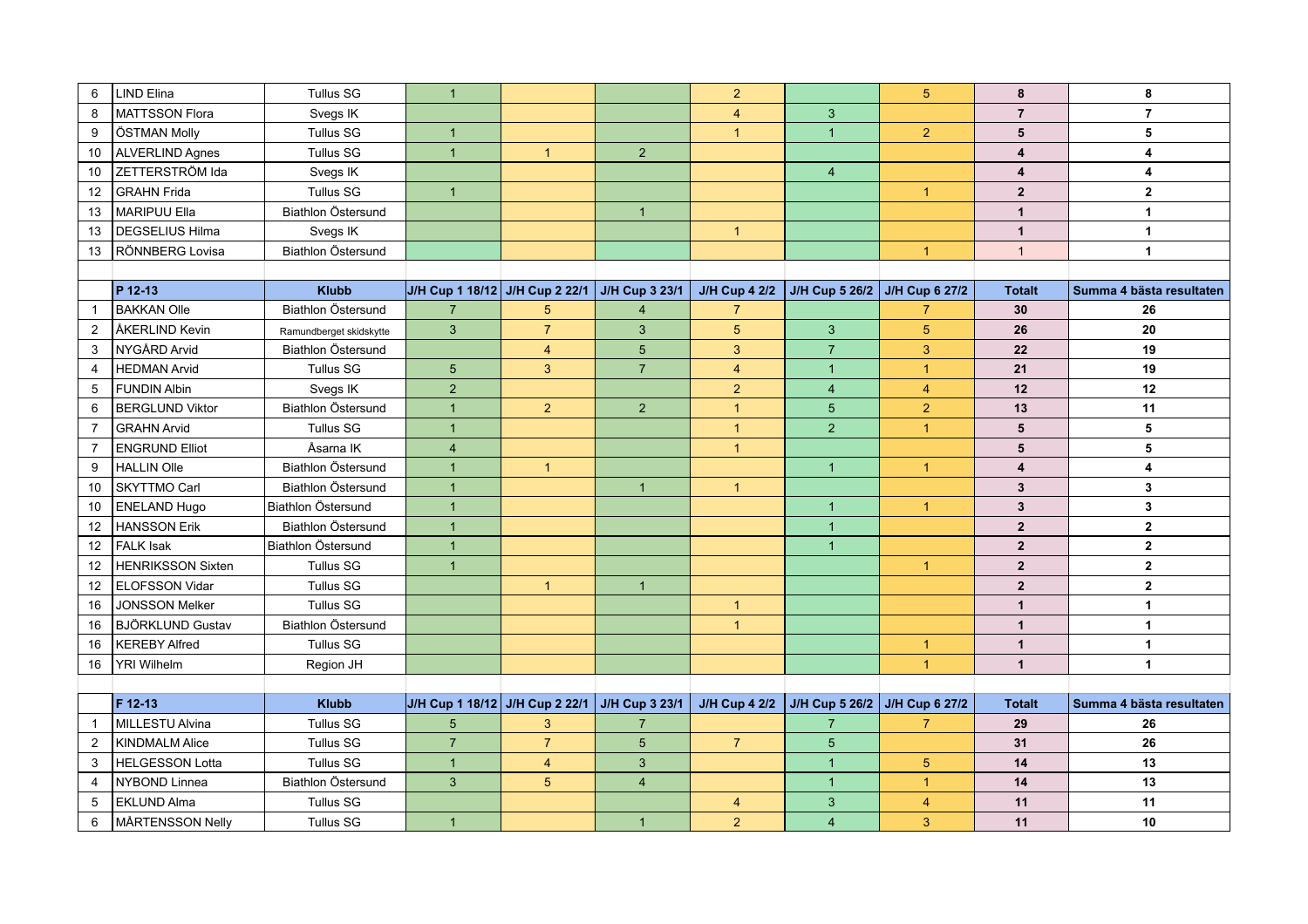| 6              | <b>ARVIDSSON Alva</b>    | <b>Tullus SG</b>          | $\overline{4}$                 | $\overline{2}$ | $\overline{2}$ |                      | 2 <sup>1</sup>                              | $\mathbf{1}$   | 11                      | 10                       |
|----------------|--------------------------|---------------------------|--------------------------------|----------------|----------------|----------------------|---------------------------------------------|----------------|-------------------------|--------------------------|
| 8              | <b>ERIKSSON Svea</b>     | Svegs IK                  |                                |                |                | 5 <sup>5</sup>       |                                             |                | 5                       | 5                        |
| 8              | FOLKESSON Freja          | Biathlon Östersund        |                                |                |                | $\overline{3}$       | $\overline{1}$                              | $\overline{1}$ | 5                       | 5                        |
| 10             | <b>BÅNG Olivia</b>       | Biathlon Östersund        | 2 <sup>1</sup>                 |                |                |                      |                                             | $\overline{2}$ | $\overline{\mathbf{4}}$ | $\overline{\mathbf{4}}$  |
| 11             | MEHNER Ella              | <b>Tullus SG</b>          |                                |                |                |                      | $\mathbf{1}$                                | $\overline{1}$ | $\mathbf{2}$            | $\mathbf{2}$             |
| 12             | LINDSTRÖM Tuva           | Biathlon Östersund        |                                |                |                |                      |                                             | $\overline{1}$ | $\mathbf{1}$            | $\mathbf{1}$             |
|                |                          |                           |                                |                |                |                      |                                             |                |                         |                          |
|                | P 14-15                  | <b>Klubb</b>              | J/H Cup 1 18/12 J/H Cup 2 22/1 |                | J/H Cup 3 23/1 | <b>J/H Cup 4 2/2</b> | J/H Cup 5 26/2 J/H Cup 6 27/2               |                | <b>Totalt</b>           | Summa 4 bästa resultaten |
| $\overline{1}$ | <b>BLIDBERG Erik</b>     | <b>Tullus SG</b>          | $\overline{4}$                 | $\overline{7}$ | 5              |                      | $\overline{7}$                              | 5              | 28                      | 24                       |
| 2              | ÅKERLIND Simon           | Ramundberget skidskytte   | $\overline{7}$                 | $\overline{3}$ | $\overline{4}$ | 5 <sup>5</sup>       | $\overline{2}$                              | $\overline{7}$ | 28                      | 23                       |
| 3              | <b>HELGESSON Kalle</b>   | <b>Tullus SG</b>          | 5 <sup>5</sup>                 | $\overline{4}$ | $\overline{7}$ |                      | $\overline{4}$                              | $\overline{3}$ | 23                      | 20                       |
| $\overline{4}$ | KÅLEN Hugo               | <b>Tullus SG</b>          | $\mathbf{3}$                   | $5\phantom{.}$ | $\mathbf{3}$   | $\overline{4}$       | 5                                           | $\overline{1}$ | 21                      | 17                       |
| 5              | <b>BERGLUND Filip</b>    | <b>Tullus SG</b>          | $\overline{1}$                 | $\overline{2}$ | 2              | $\overline{7}$       | $\mathbf{1}$                                | $\overline{2}$ | 15                      | 13                       |
| 6              | <b>ISRAELSSON Melker</b> | <b>Tullus SG</b>          | $\overline{2}$                 |                |                | $\overline{1}$       | $\mathbf{1}$                                | $\overline{4}$ | 8                       | 8                        |
| 6              | RÖNNESTRAND Nils         | ÅS IF                     | $\overline{1}$                 | $\overline{1}$ | $\overline{1}$ | $\mathbf{3}$         | 3                                           |                | 9                       | 8                        |
| 8              | <b>HALVARSSON Mattis</b> | <b>Tullus SG</b>          | $\overline{1}$                 |                | $\overline{1}$ | $\overline{2}$       | $\mathbf{1}$                                | $\overline{1}$ | 6                       | 5                        |
| 9              | <b>MARIPUU Erik</b>      | Biathlon Östersund        |                                | $\overline{1}$ | $\overline{1}$ | $\overline{1}$       |                                             |                | $\mathbf 3$             | $\overline{\mathbf{3}}$  |
| 9              | <b>NORRMAN Gustav</b>    | <b>Tullus SG</b>          |                                |                |                | $\overline{1}$       | $\overline{1}$                              | $\overline{1}$ | $\mathbf{3}$            | 3                        |
| 11             | ABRAHAMSSON G Fred       | Biathlon Östersund        | $\overline{1}$                 |                |                |                      |                                             |                | $\mathbf{1}$            | $\mathbf{1}$             |
|                |                          |                           |                                |                |                |                      |                                             |                |                         |                          |
|                |                          |                           |                                |                |                |                      |                                             |                |                         |                          |
|                | F 14-15                  | <b>Klubb</b>              | J/H Cup 1 18/12 J/H Cup 2 22/1 |                | J/H Cup 3 23/1 | <b>J/H Cup 4 2/2</b> | J/H Cup 5 26/2 J/H Cup 6 27/2               |                | <b>Totalt</b>           | Summa 4 bästa resultaten |
| $\mathbf{1}$   | TÄNGLANDER Elsa          | <b>Tullus SG</b>          | $\overline{7}$                 | $\overline{7}$ | $\overline{7}$ | $\overline{7}$       |                                             |                | 28                      | 28                       |
| 2              | <b>OSCARSSON Hanna</b>   | Biathlon Östersund        | $\overline{1}$                 | 5              | 5              |                      | 5 <sup>5</sup>                              | 5 <sup>5</sup> | 21                      | 20                       |
| 3              | HÄGG EVEBY Lydia         | <b>Tullus SG</b>          | $\overline{4}$                 |                |                |                      | $\overline{7}$                              | $\overline{7}$ | 18                      | 18                       |
| $\overline{4}$ | <b>ECKERBOM Wera</b>     | Svegs IK                  | $\mathbf{3}$                   |                | $\overline{4}$ | 5 <sup>5</sup>       |                                             |                | 12                      | 12                       |
| $\overline{4}$ | <b>HAKA-WALL Milla</b>   | Biathlon Östersund        | $\mathbf{1}$                   | $\mathbf{3}$   | $\overline{2}$ | $\overline{4}$       | $\mathbf{3}$                                | $\mathbf{1}$   | 14                      | 12                       |
| 6              | <b>HALLIN Lilly</b>      | <b>Biathlon Östersund</b> | $\mathbf{1}$                   | $\overline{4}$ |                |                      | $\overline{4}$                              | 2 <sup>1</sup> | 11                      | 11                       |
| $\overline{7}$ | <b>SKYTTMO Stella</b>    | Biathlon Östersund        | $\mathbf{1}$                   |                | $\mathbf{3}$   | $\mathbf{3}$         |                                             | $\overline{3}$ | 10                      | 10                       |
| 8              | <b>RICHARDSSON Tuva</b>  | <b>Tullus SG</b>          | $5\overline{)}$                |                |                |                      |                                             |                | 5                       | 5                        |
| 9              | <b>WENNA Sofia</b>       | Biathlon Östersund        |                                |                |                |                      |                                             | $\overline{4}$ | $\overline{\mathbf{4}}$ | $\overline{\mathbf{4}}$  |
| 10             | <b>ALBERTSSON Tilla</b>  | <b>Tullus SG</b>          | $\overline{2}$                 |                |                |                      |                                             |                | $\overline{2}$          | $\overline{2}$           |
| 11             | <b>HALVARSSON Emma</b>   | Biathlon Östersund        | $\overline{1}$                 |                |                |                      |                                             | $\overline{1}$ | $\overline{2}$          | $\overline{2}$           |
|                |                          |                           |                                |                |                |                      |                                             |                |                         |                          |
|                | <b>Juniorer</b>          |                           |                                |                |                |                      |                                             |                |                         |                          |
|                |                          |                           |                                |                |                |                      |                                             |                |                         |                          |
|                | H 16-17                  | <b>Klubb</b>              | J/H Cup 1 18/12 J/H Cup 2 22/1 |                | J/H Cup 3 23/1 |                      | J/H Cup 4 2/2 J/H Cup 5 26/2 J/H Cup 6 27/2 |                | <b>Totalt</b>           | Summa 4 bästa resultaten |
| $\mathbf{1}$   | SEGER Aston              | <b>Tullus SG</b>          | $5\phantom{.0}$                | $\overline{4}$ | 5              | $\overline{7}$       |                                             |                | 21                      | 21                       |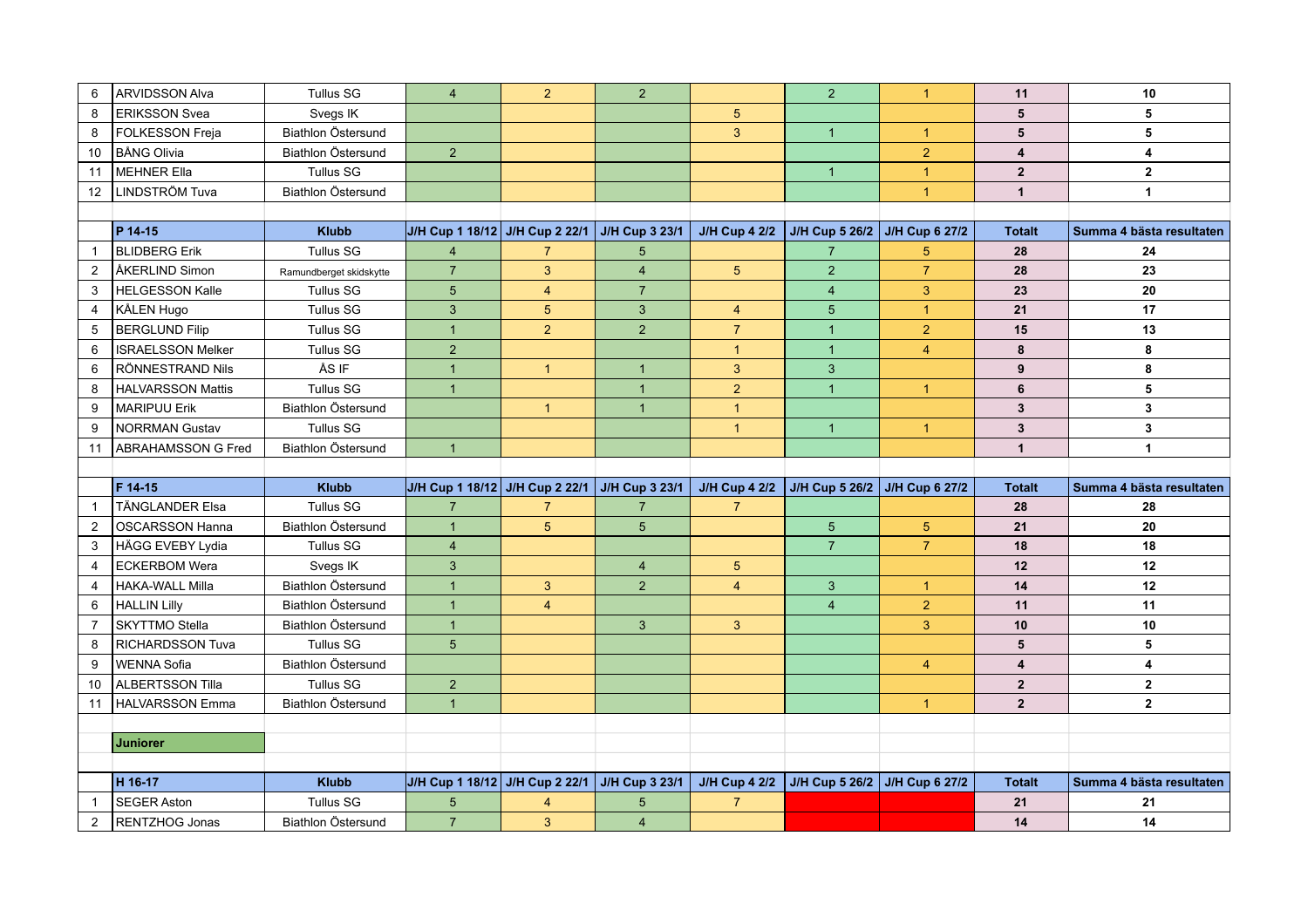| 3              | <b>ELOFSSON Valter</b>      | <b>Tullus SG</b>       | $\overline{4}$                 | $\overline{7}$          | 3               |                      |                                             | 14                      | 14                       |
|----------------|-----------------------------|------------------------|--------------------------------|-------------------------|-----------------|----------------------|---------------------------------------------|-------------------------|--------------------------|
| $\overline{4}$ | STRÖM Viktor                | Biathlon Östersund     | $\overline{2}$                 | 5                       | $\mathbf{1}$    |                      |                                             | 8                       | 8                        |
| 5              | <b>SEDIN Fabian</b>         | Biathlon Östersund     | $\mathbf{3}$                   | $\overline{2}$          | $\overline{2}$  |                      |                                             | $\overline{7}$          | $\overline{7}$           |
| 5              | FRIMODIG Simon              | <b>Tullus SG</b>       |                                |                         | $\overline{7}$  |                      |                                             | $\overline{7}$          | $\overline{7}$           |
| $\overline{7}$ | RÖNNESTRAND Björn           | Ås IK                  |                                |                         |                 | 5 <sup>5</sup>       |                                             | 5                       | 5                        |
|                |                             |                        |                                |                         |                 |                      |                                             |                         |                          |
|                | D 16-17                     | <b>Klubb</b>           | J/H Cup 1 18/12 J/H Cup 2 22/1 |                         | J/H Cup 3 23/1  |                      | J/H Cup 4 2/2 J/H Cup 5 26/2 J/H Cup 6 27/2 | <b>Totalt</b>           | Summa 4 bästa resultaten |
| $\overline{1}$ | <b>KARLSTEDT Astrid</b>     | Biathlon Östersund     | $\overline{7}$                 | 4                       | 5               |                      |                                             | 16                      | 16                       |
| $\overline{2}$ | <b>SELDAHL Greta</b>        | <b>Tullus SG</b>       |                                | $\overline{7}$          | $\overline{7}$  |                      |                                             | 14                      | 14                       |
| 3              | <b>HELMERSSON Wilma</b>     | Svegs IK               | $5\overline{)}$                | 5 <sup>5</sup>          | $\overline{4}$  |                      |                                             | 14                      | 14                       |
| 4              | <b>OSCARSSON Hilde</b>      | Biathlon Östersund     | $\overline{4}$                 | $\overline{2}$          | 3               |                      |                                             | 9                       | 9                        |
| 5              | HEDMAN Greta                | <b>Tullus SG</b>       | $\mathbf{3}$                   | $\mathbf{1}$            | $\mathbf{1}$    |                      |                                             | 5                       | 5                        |
| 6              | SÄTTER Klara                | <b>Tullus SG</b>       |                                | $\mathbf{3}$            | $\overline{2}$  |                      |                                             | 5                       | 5                        |
| $\overline{7}$ | <b>WOXLÄGD Nike</b>         | <b>Tullus SG</b>       |                                | $\overline{1}$          | $\mathbf{1}$    |                      |                                             | $\overline{2}$          | $\overline{2}$           |
| $\overline{7}$ | LAAGEN Towa                 | <b>Tullus SG</b>       |                                | $\overline{1}$          | $\mathbf{1}$    |                      |                                             | $\mathbf{2}$            | $\overline{2}$           |
| $\overline{7}$ | <b>RYDHULT Ellen</b>        | Ramunberget skidskytte |                                | $\overline{1}$          | $\overline{1}$  |                      |                                             | $\overline{2}$          | $\overline{2}$           |
|                |                             |                        |                                |                         |                 |                      |                                             |                         |                          |
|                | H 18-19                     | <b>Klubb</b>           | J/H Cup 1 18/12 J/H Cup 2 22/1 |                         | J/H Cup 3 23/1  | <b>J/H Cup 4 2/2</b> | J/H Cup 5 26/2 J/H Cup 6 27/2               | <b>Totalt</b>           | Summa 4 bästa resultaten |
| $\overline{1}$ | <b>GREIN Vincent</b>        | Tullus SG              | $\overline{4}$                 | $\overline{7}$          | 5               |                      |                                             | 16                      | 16                       |
| 2              | <b>ELOFSSON Erik</b>        | <b>Tullus SG</b>       | $\overline{2}$                 | 5                       | $\overline{7}$  |                      |                                             | 14                      | 14                       |
| 3              | <b>LINDH T BERG Henning</b> | <b>Tullus SG</b>       | $\overline{7}$                 | $\overline{\mathbf{4}}$ | $\mathbf{3}$    |                      |                                             | 14                      | 14                       |
| 4              | RAGNVALDSSON Filip          | <b>Tullus SG</b>       | $5\overline{)}$                | 3                       | $\overline{4}$  |                      |                                             | 12                      | 12 <sup>°</sup>          |
| 5              | VANCE Vega                  | <b>Tullus SG</b>       | $\mathbf{3}$                   | $\mathbf{1}$            | $\overline{1}$  |                      |                                             | $5\phantom{.0}$         | 5                        |
| 6              | <b>TORGRIMSSON Jacob</b>    | <b>Tullus SG</b>       |                                | $\overline{2}$          | 2               |                      |                                             | $\overline{\mathbf{4}}$ | 4                        |
| $\overline{7}$ | <b>SEGER Axel</b>           | <b>Tullus SG</b>       | $\mathbf{1}$                   | $\mathbf{1}$            | $\mathbf{1}$    |                      |                                             | $\mathbf{3}$            | 3                        |
| 8              | <b>ABRAHAMSSON G Ebbe</b>   | Biathlon Östersund     | $\overline{1}$                 |                         |                 |                      |                                             | $\mathbf{1}$            | $\mathbf{1}$             |
|                |                             |                        |                                |                         |                 |                      |                                             |                         |                          |
|                | D 18-19                     | <b>Klubb</b>           | J/H Cup 1 18/12 J/H Cup 2 22/1 |                         | J/H Cup 3 23/1  |                      | J/H Cup 4 2/2 J/H Cup 5 26/2 J/H Cup 6 27/2 | <b>Totalt</b>           | Summa 4 bästa resultaten |
| $\mathbf{1}$   | <b>ERIKSSON Frida</b>       | <b>Tullus SG</b>       | $\overline{7}$                 | $\sqrt{5}$              | $\overline{7}$  | $\overline{7}$       |                                             | 26                      | 26                       |
| $\overline{2}$ | <b>JANSSON Linn</b>         | <b>Tullus SG</b>       | $\overline{4}$                 | $\overline{7}$          | $5\phantom{.0}$ |                      |                                             | 16                      | 16                       |
| 3              | <b>FRIMODIG Sofia</b>       | <b>Tullus SG</b>       | $\mathbf{3}$                   | $\overline{4}$          |                 |                      |                                             | $\overline{7}$          | $\overline{7}$           |
| 4              | <b>ISRAELSSON Fanny</b>     | <b>Tullus SG</b>       | $5\phantom{.}$                 |                         |                 |                      |                                             | 5                       | 5                        |
|                |                             |                        |                                |                         |                 |                      |                                             |                         |                          |
|                | H 20-22                     | <b>Klubb</b>           | J/H Cup 1 18/12 J/H Cup 2 22/1 |                         | J/H Cup 3 23/1  | <b>J/H Cup 4 2/2</b> | J/H Cup 5 26/2 J/H Cup 6 27/2               | <b>Totalt</b>           | Summa 4 bästa resultaten |
| $\overline{1}$ | <b>HALVARSSON Aksel</b>     | <b>Tullus SG</b>       | $5\phantom{.0}$                | $5\phantom{.0}$         | $\overline{7}$  |                      |                                             | 17                      | 17                       |
| $\overline{2}$ | <b>WESTBERG Emanuel</b>     | <b>Tullus SG</b>       | $\overline{7}$                 | $\overline{7}$          |                 |                      |                                             | 14                      | 14                       |
| 3              | RÖNNESTRAND Tor             | Ås IK                  |                                |                         |                 | $\overline{7}$       |                                             | $\overline{7}$          | $\overline{7}$           |
| 4              | <b>WETTERSTEN Isak</b>      | <b>Tullus SG</b>       | $\overline{4}$                 |                         |                 |                      |                                             | 4                       | 4                        |